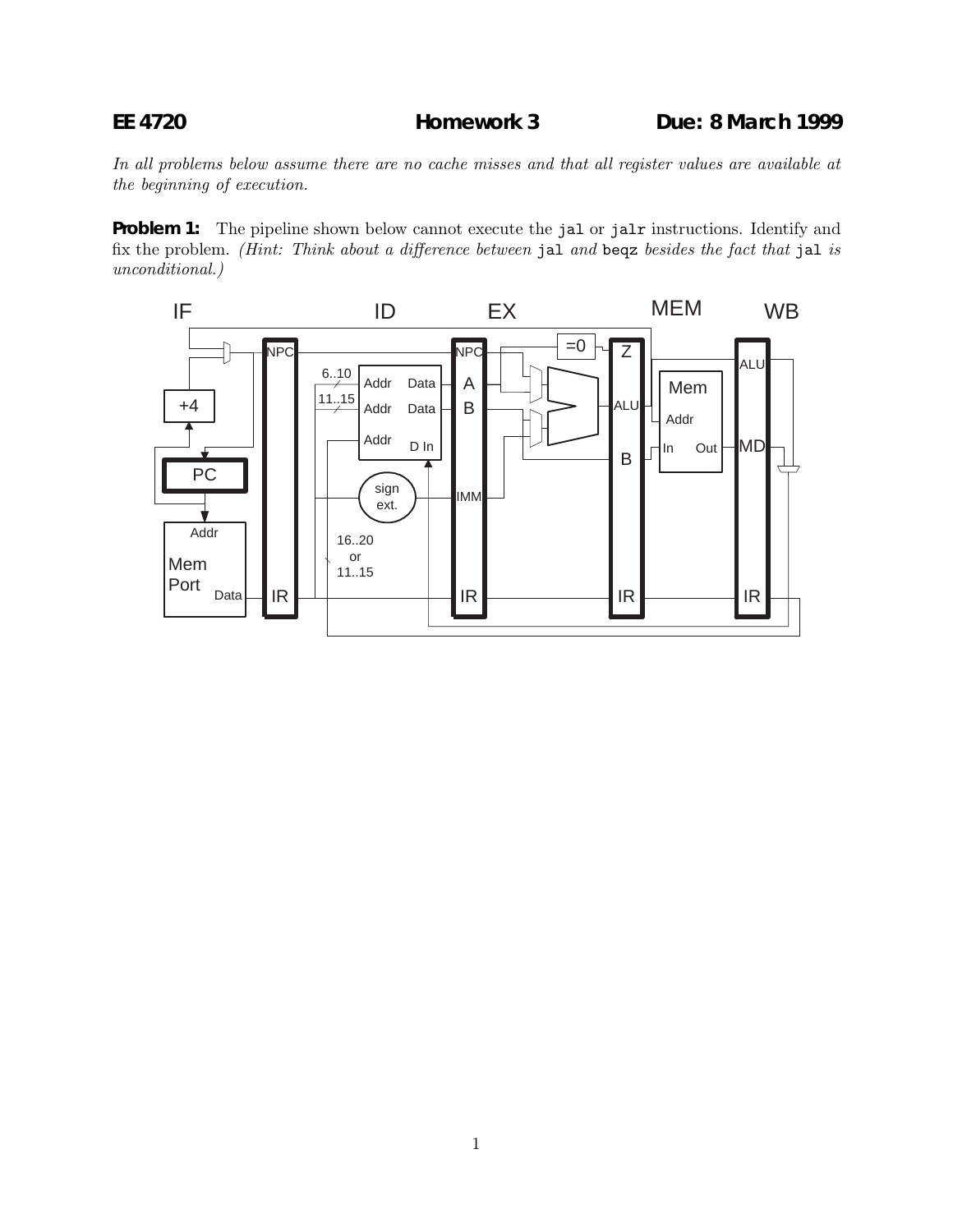**Problem 2:** The program below executes on the DLX implementation shown below. The comments show the results of some instructions. The implementation uses forwarding (bypassing) to avoid some data hazards and stalls to avoid others. The forwarding paths are shown. A value can be read from the register file in the same cycle it is written. The destination field in the bneq is zero. Instructions are nulled (squashed) in this problem by replacing them with or  $r0, r0, r0$ .



The table below shows the contents of pipeline registers and changes to architecturally visible registers r1-r31 over time. Cycle zero is the time that add is in instruction fetch. The first two columns are completed, filling up the rest of the table. Ignore values which are not used *and* which depend on the func field of type-R instructions. Values which are not used and don't depend on the func field should be shown. Don't forget the IMM values for bneq. The row labeled "Reg. Chng." shows a new register value that is available at the beginning of the cycle. If no register value is written leave the entry blank.

| Cycle      | $\boldsymbol{0}$ | $\mathbf{1}$                        | $\overline{2}$ | 3 | $\overline{4}$ | $\overline{5}$ | $\,6\,$ | 7 | $8\,$ | $\boldsymbol{9}$ | 10 |
|------------|------------------|-------------------------------------|----------------|---|----------------|----------------|---------|---|-------|------------------|----|
| ${\rm PC}$ | 0x50             | 0x54                                |                |   |                |                |         |   |       |                  |    |
| IF/ID. IR  | sub              | addi                                |                |   |                |                |         |   |       |                  |    |
| Reg. Chng. |                  | $r0 \leftarrow 0$ $r0 \leftarrow 0$ |                |   |                |                |         |   |       |                  |    |
| ID/EX.IR   | sub              | sub                                 |                |   |                |                |         |   |       |                  |    |
| ID/EX.A    | $\boldsymbol{0}$ | $\boldsymbol{0}$                    |                |   |                |                |         |   |       |                  |    |
| ID/EX.B    | $\boldsymbol{0}$ | $\boldsymbol{0}$                    |                |   |                |                |         |   |       |                  |    |
| ID/EX.IMM  | $\boldsymbol{0}$ | $\boldsymbol{0}$                    |                |   |                |                |         |   |       |                  |    |
| EX/MEM.IR  | sub              | sub                                 |                |   |                |                |         |   |       |                  |    |
| EX/MEM.ALU | $\boldsymbol{0}$ | $\boldsymbol{0}$                    |                |   |                |                |         |   |       |                  |    |
| EX/MEM.B   | $\theta$         | $\boldsymbol{0}$                    |                |   |                |                |         |   |       |                  |    |
| MEM/WB.IR  | sub              | sub                                 |                |   |                |                |         |   |       |                  |    |
| MEM/WB.ALU | $\boldsymbol{0}$ | $\boldsymbol{0}$                    |                |   |                |                |         |   |       |                  |    |
| MEM/WB.MD  | $\boldsymbol{0}$ | $\boldsymbol{0}$                    |                |   |                |                |         |   |       |                  |    |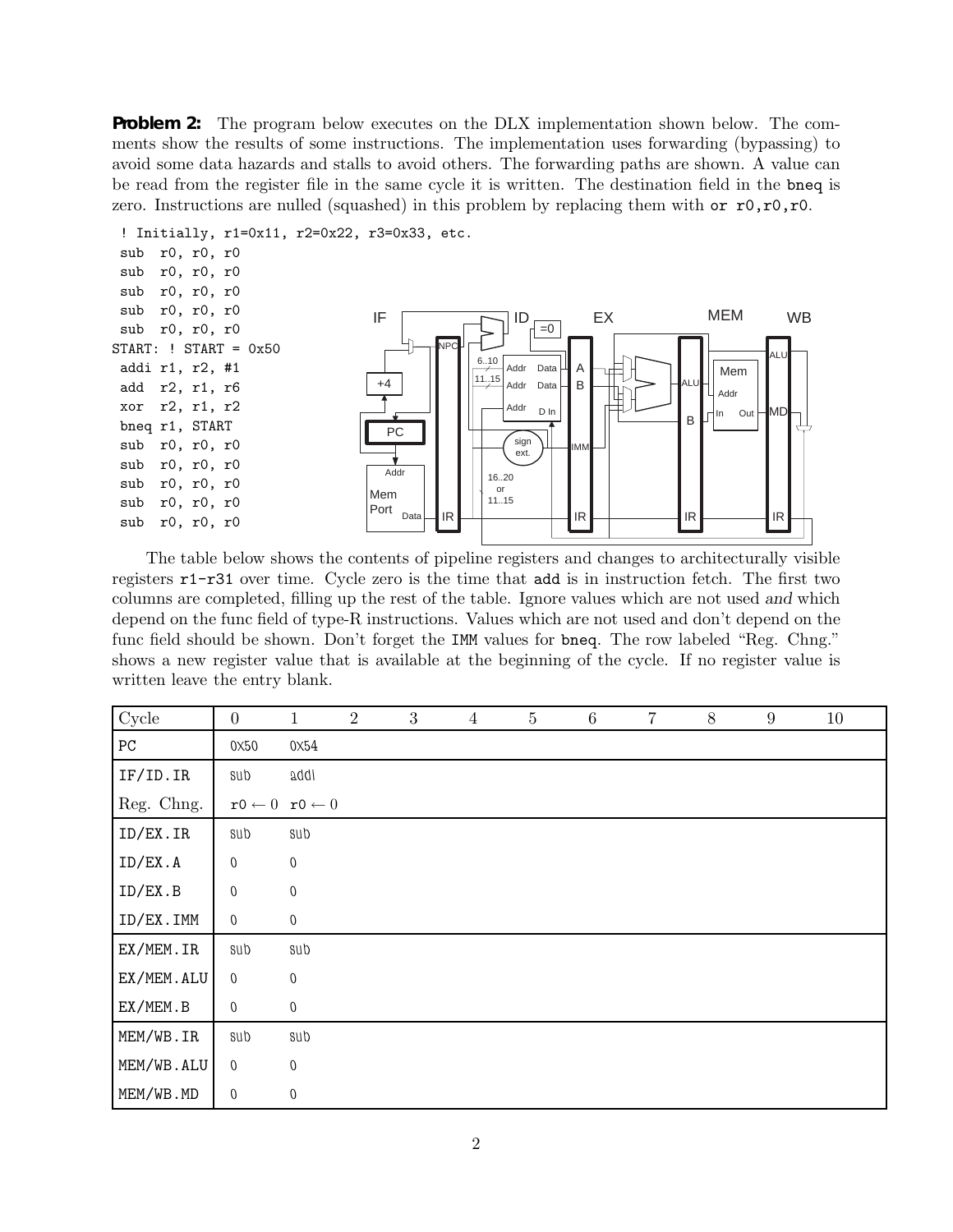

**Problem 3:** The program below executes on the implementation also shown below.

```
add r1, r2, r3
 and r4, r1, r5
 sw 0(r4), r1
 lw r1, 8(r4)
xori r5, r1, #1
 beqz r5, TARGET
 sub r5, r5, r5
 ...
TARGET:
 or r10, r5, r1
```
The implementation includes only the forwarding paths that are shown in the figure. A new register value can be read in the same cycle it is written. Show a pipeline execution diagram for an execution of the code in which the branch is taken.

**Problem 4:** Add exactly those forwarding paths (but no others) that are needed in the DLX implementation used in the problem above so that the code above executes as quickly as possible. Show a pipeline execution diagram of the code (repeated below) on the modified implementation.

add r1, r2, r3 and r4, r1, r5 sw 0(r4), r1 lw r1, 8(r4) xori r5, r1, #1 beqz r5, TARGET sub r5, r5, r5 ... TARGET: or r10, r5, r1